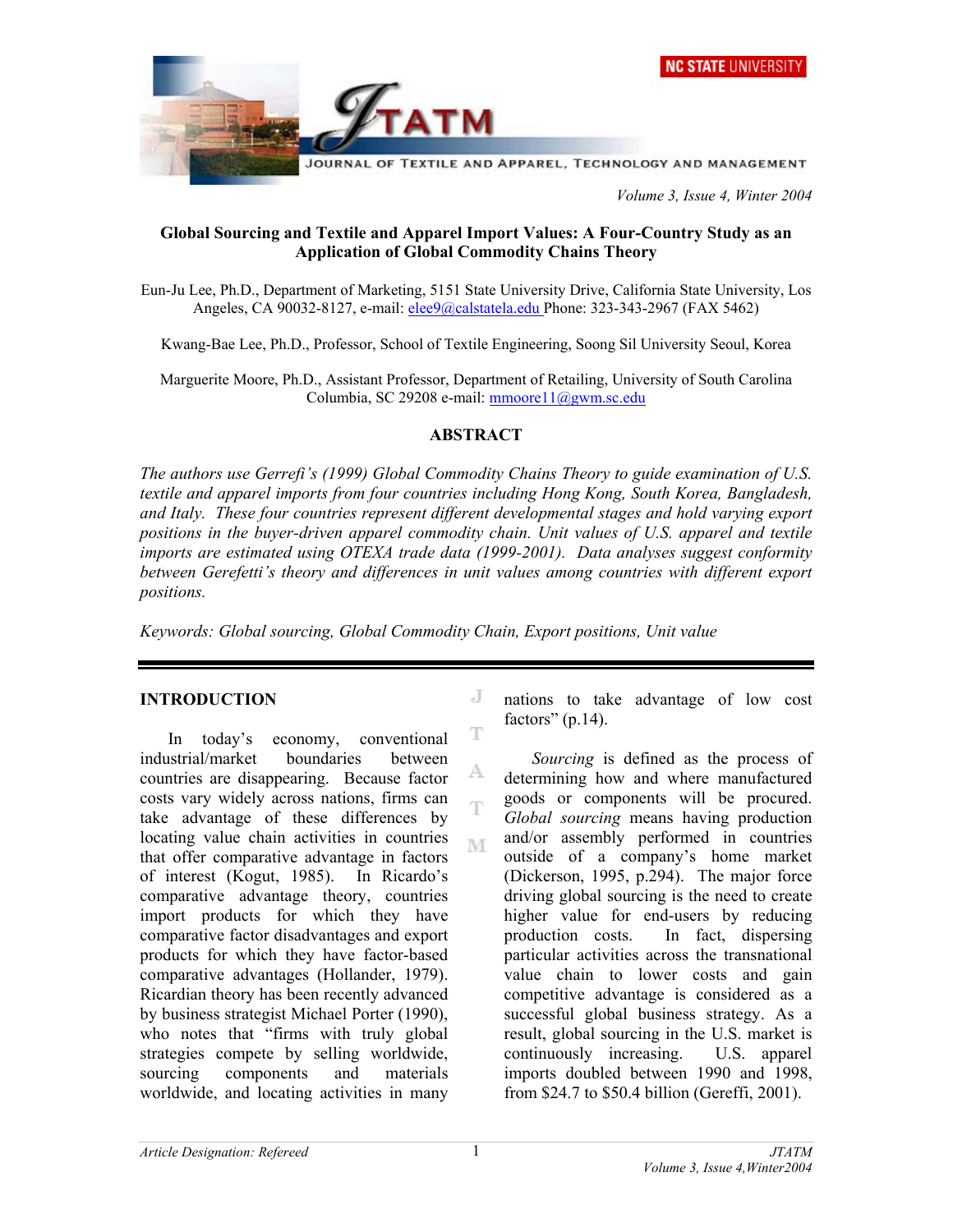The retail industry is at the forefront of the global sourcing trend. According to analysts (Dowing, 2002), leading retailers in developed countries, such as Wal-Mart, and Carrefour, depend heavily upon overseas manufacturers as their source of merchandise. Even in cases that retailers do not take part in manufacturing, they are able to use global sourcing networks to coordinate manufacturing in various countries (Bonacich et al., 1994). Branded manufacturers including Liz Claiborne and Nike do not own their factories but use manufacturing partners to produce apparel products under their respective name brands.

During the 1990s, Gereffi (1994, 1999, 2000) developed his *Global Commodity Chain* theory, which explains the restructuring of the global retail industry. He defines the commodity chain as "the range of activities involved in the design, production, and marketing of a product" (Gereffi, 1999, p.38). Gereffi identifies two types of global commodity chains: producerdriven and buyer-driven.

The textile and apparel industry is characterized as a buyer-driven commodity chain, in which retailers and branded marketers play lead roles rather than manufacturers. Without assuming ownership of manufacturing, retailers and brand marketers are able to coordinate a global supply network and capture substantial portions of the value chain (Craig & Douglas, 1997; Krishna, Erzan, & Tan, 1994). Lead firms in the buyer-driven commodity chain tend to have core competencies in understanding end-user  $\mathbb{M}$ preferences, designing products, forming cost-efficient global sourcing networks, and selling finished products with the right distribution plan. In addition, they are able to administer global sourcing networks by using technology and financial resources (Christerson, 1994; Gereffi, 1994).

### **The Buyer-Driven Apparel Commodity Chain and Export Positions**

Apparel production is one of the most globalized activities in the world economy (Christerson & Appelbaum, 1995). Because

the apparel production process of cutting, trimming, and sewing is difficult to mechanize, apparel represents a highly labor-intensive industry (Cline, 1994). The labor-intensive nature of apparel production has prompted growth of international production and trade networks seeking economic efficiency. Presently, production of apparel occurs in *vertically disintegrated subcontracting networks* (Christerson & Appelbaum, 1995, p.1363) of the global commodity chain (Gereffi, 1994, 1999).

The literature on international economics and trade practice identifies three export positions within the global apparel commodity chain: mere-assembly manufacturing, original equipment manufacturing (OEM), and original brand name manufacturing (OBM) (Christerson & Appelbaum, 1995; Gereffi, 1996, 1999). In the global apparel commodity chain, countries are linked by assuming different roles in supplying apparel products to the world markets (Gereffi, 1999). The export position of a country within the global apparel commodity chain is likely to be determined by the available resources and capabilities accumulated by that country's apparel industry over the course of industry development (Porter, 1998).

Resources and capabilities that permit a particular country to take a more profitable position within the apparel commodity chain include not only labor factors and physical, financial resources, but also relationshipbased assets and marketing-based assets such as brand names (Madhok, 1996). Countries that possess such resources and capabilities are, therefore, likely to develop advanced competitive advantages beyond offering a low-cost product, and can command high values in world markets (Lee & Kwon, 2001; Porter, 1990).

At the other end of the buyer-driven apparel commodity chain are less developed countries (LDCs). Workers in less developed countries dye, cut, trim, and sew apparel products, following the specifications given by foreign lead firms in the apparel commodity chain. Because less developed countries have abundant labor,

 $\mathbb{J}$ 

T

A.

T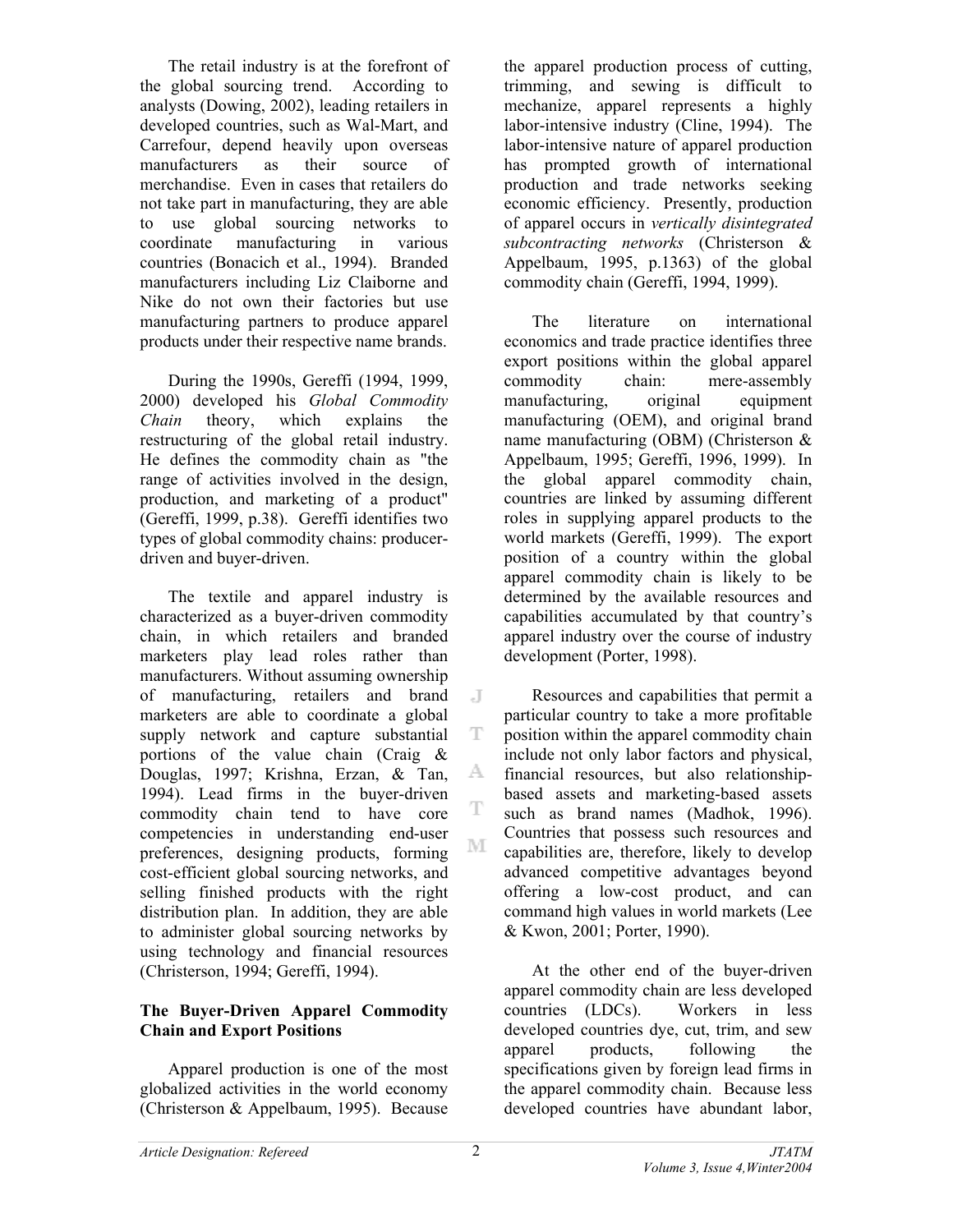but have limited capital and technology, they assume a labor-intensive position and manufacture ready-made clothing as subcontractors.

# **Export Positions**

**Mere Assembly**. Mere-assembly based exports in the apparel commodity chain refer to the "export-oriented assembly of traditional manufactured goods using imported components" (Gereffi, 1996, p.84). This type of export includes basic assembly of imported inputs for export, which requires minimal forward and backward linkages. Assembly-based exports compete solely on low cost labor, and thus tend to be the least profitable and least sustainable export position (Campbell & Parisotto, 1995).

**Original Equipment Manufacturing**. Original equipment manufacturing (OEM) based exports refers to the manufacturing of apparel products by contractors to be sold (in developed countries) under another company's brand name. Firms that engage in OEM-based exports have technical skills; however, marketing and distribution capabilities are not developed to the extent to which they can design and market apparel products to sophisticated end-user consumers.

**Original Brand Name Manufacturing.** Original brand name manufacturers are capable of integrating product design, marketing, retailing, and manufacturing functions within their inter- or intra-firm networks and export under their own brand names (Gereffi, 1996, 1997).

### **Export Positions and Product Import Values**

Porter (1990) suggests that firms should not accept basic factor disadvantages, and notes that sources of sustainable competitive advantage extend beyond basic factor advantages to include branding and marketing capabilities. The objective of branding and marketing includes creation of superior customer value which can lead to premium prices/profits, or so-called "rents"

in economics. According to Kaplinsky (1998) and Dyer and Singh (1998), economic rents can be defined as supernormal profits generated from scarce assets. According to the resource-based view of strategic management, scarce assets that enable economic rents, may include firms' resources and capabilities (Porter, 1990), as well as fixed assets such as land and factories (Amit & Schoemaker, 1993). Countries in the global apparel commodity chain use different kinds of barriers to entry that can generate economic "rents" in the transnational value chain.

The types of rents used as barriers of entry to the apparel commodity chain include trade-policy rents, relational rents, and brand name rents (Kaplinsky, 1998). Trade-policy rents are created by protective trade policies such as quantitative restrictions (QRs) on textile and apparel imports. Relational rents refer to value added through supply chain management, the formation of strategic alliances, or the clustering of firms for collective efficiency (Dyer & Singh, 1998; Kaplinsky, 1998). Brand name rents are created through highly differentiated products with unique brand names in the world apparel markets (Dyer & Singh, 1998; Madhok, 1996).

Then, what is the relationship between export positions within the buyer-driven apparel commodity chain and product value? Earlier, it was suggested that export positions within the apparel commodity chain are determined by the available resources and capabilities that a particular country has acquired through the course of industry development. Original brand name exporters can enjoy the highest level of relational rents and brand name rents. Original brand name manufacturers can organize transnational supply chain networks, using financial resources and telecommunication technologies for costefficient production (relational rents). Additionally, their core competencies include differentiated apparel products with original brand names. Since consumers will pay premium prices for well-known brand names, original brand name manufacturers can add value by producing branded apparel.

J

T

A

Ŧ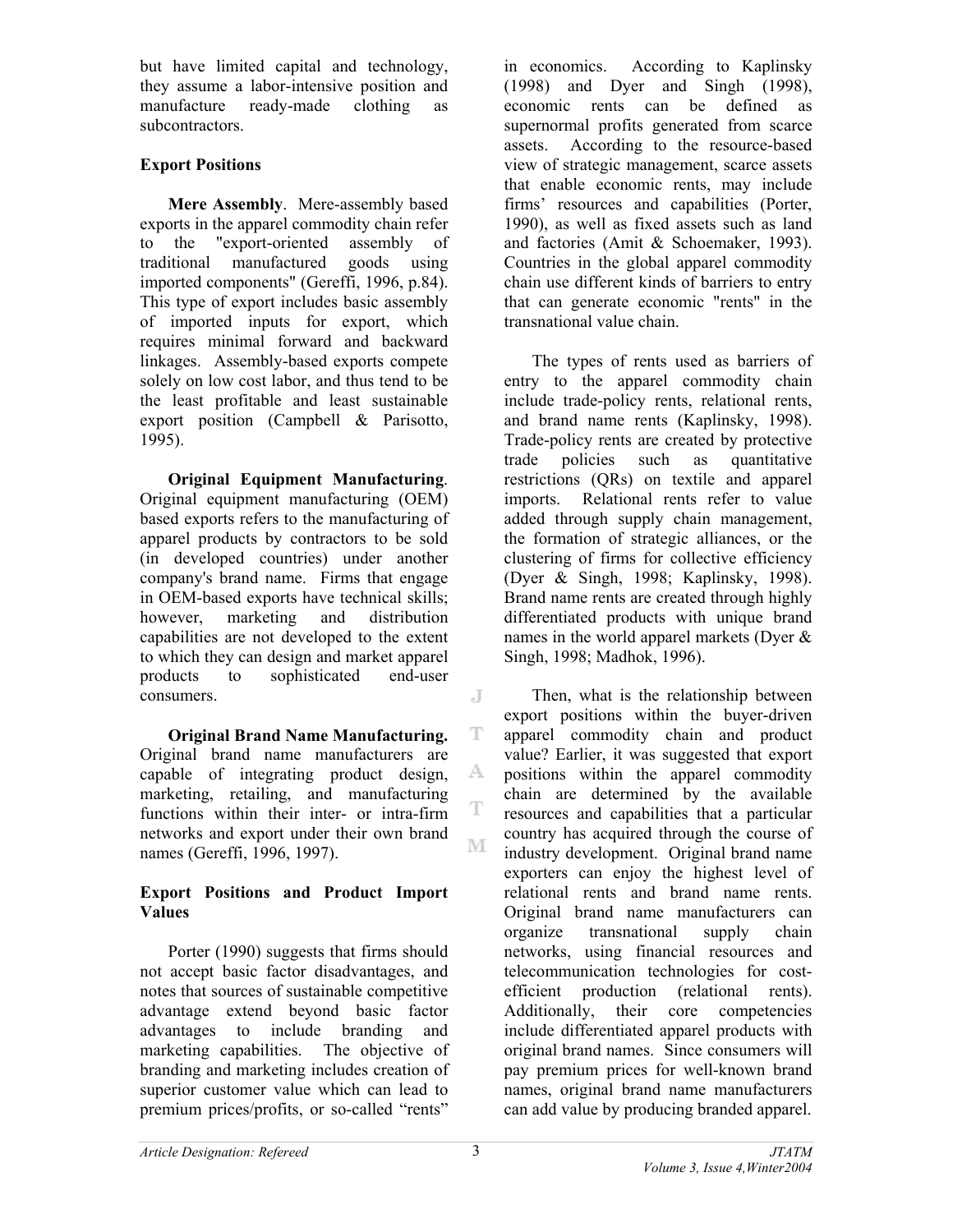Countries engaging in OEM may possess the infrastructure, assets, and semiskilled labor to produce quality apparel and textile products. In addition, there are spillover effects regarding the transfer of foreign skills and managerial practices via OEM. Through supply relationships with overseas sourcing partners, relational rents can be generated. However, original equipment manufacturers cannot enjoy brand name rents, because products are developed and sold under other companies' brand names.

Countries engaging in mere-assembly get minimal support from supporting industries in the forward and backward linkages (Gereffi, 1999). Though they may have sourcing partner-ships, the governance structure of the value chain allows mereassemblers minimal profits. It is unlikely that mere-assembly countries create value from relational or brand name rents.

### **Research Hypotheses: Comparing Unit Values**

The current research compares the export positions of four countries in the global commodity chain—Hong Kong, South Korea, Bangladesh, and Italy—by examining the unit values of their textile and apparel exports to the U.S. These countries were selected because they are the world's major suppliers of apparel and textiles products and they hold varying positions in the global apparel commodity chain. The following sections briefly trace the development and progress of the economy and the apparel industry for Hong Kong, South Korea, Bangladesh, and Italy.

**Hong Kong**. Hong Kong has been vigorously developing its manufacturing sector since the 1950s. Apparel is the foremost manufacturing sector, generating the largest export values and employment in the Hong Kong economy (Lau & Chan, 1994). Hong Kong was the world's top apparel exporting country from 1973 to 1977. In the early 1980s, Hong Kong topped the world's apparel exports before it yielded this position to Italy in 1986 (Lau &

Chan, 1994). Hong Kong is currently the world's second largest exporter of textiles ("Hong Kong's Textiles industry," 2000). According to Li and Yao (2001), exports to U.S. increased by 7.8% between 1992 and 1998. During the 1980's average real monthly earnings increased by 60% (Fields, 1994), which negatively affected its reliance on cost competition. In the late 1980s, Hong Kong moved production to China, and has begun to focus on fashionable, high-priced apparel products (Lau & Chan, 1994). Although Hong Kong's major form of apparel exports to the U.S. is OEM-based, Hong Kong began its shift from OEM to OBM when exporting to other Asian countries. For example, Giordano, Hong Kong's most renowned apparel brand, has moved its production to China and opened 300 stores across Southeast Asia and South Korea (Granitsas, 1998).

**South Korea**. Since the 1960s, the government of South Korea has led a systematic program of economic development. From the 1960s to the early 1990s, the South Korean economy grew rapidly. Apparel and textiles have played an important role in South Korean exporting. The apparel industry accounted for 18.5% of total export revenues in 1967 and 13.6% in 1990 (Lee & Song, 1994). However, the rapid growth of the Korean economy, coupled with the labor dispute of the late 1980s, resulted in a wage increase of almost 116% from 1980 to 1990 (Fields, 1994). In 1997, the Korean economy experienced a major financial crisis that weakened its position in the global market, caused in part by slowing international demand for Korean exports due to the expansion of other Asian nations (Kwack, 1999). Since South Korea has lost its advantage in low cost labor, it has invested in modern manufacturing, fortifying backward linkages. The domestic apparel market of South Korea is becoming more sophisticated and diversified, indicating that forward linkages are also improving. Currently, Korea's exports to the United States are OEM-based, and most apparel products made in Korea sell under American brand names by major U.S. retailers and branded marketers.

 $\overline{d}$ 

T.

A.

T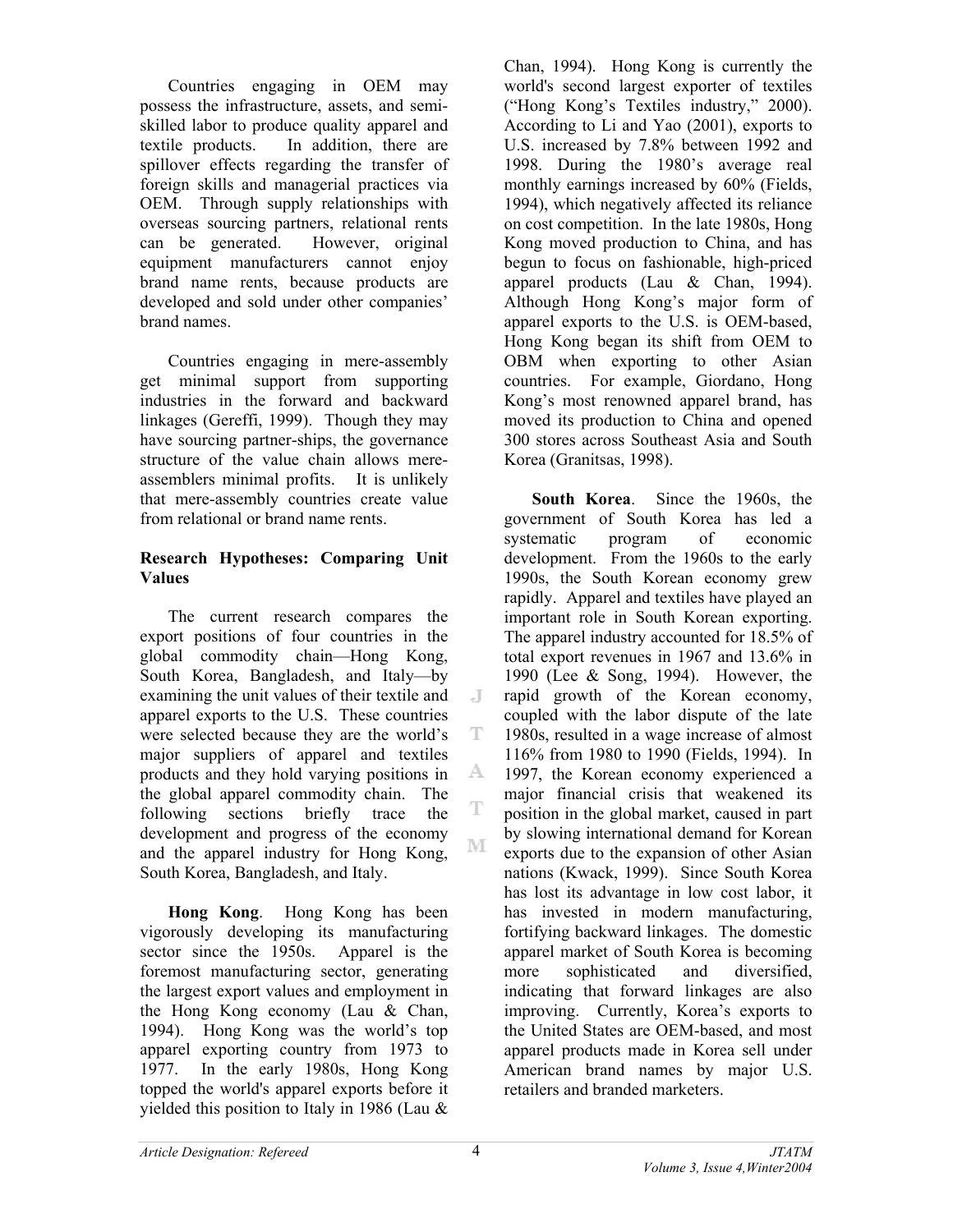**Bangladesh**. Bangladesh has the least developed economy of the four countries in the study. Bangladesh's Gross Domestic Product (GDP) per capita in 1999 US dollars was only \$1,470 (CIA, 2000). Its telecommunication technology is meager and its infant mortality rate is extremely high compared to other nations. Bangladesh has a strong and inexpensive labor force that can be easily used for labor-intensive production. Bangladesh's apparel exports in the late 1970s were only US \$1 million. However, after a quarter century of phenomenal growth, its export income from apparel accounted for more than US \$3 billion. Bangladesh's major export partners include European Union countries (e.g., Germany, the United Kingdom) and the U.S. Bangladesh's success in the apparel sector stems from its distinct factor conditions including labor and the government support. The approximate hourly wage in 1998, as reported by the National Labor Committee in Bangladesh, was only 9 to 20 cents per hour, a huge differential compared to the U.S. (\$8.42 per hour). The Bangladesh government has supported the apparel industry by allowing exporters duty and taxfree imports of manufacturing materials (Dowlah, 1999). The apparel industry of Bangladesh lacks strong backward linkages, depending heavily on imported input materials such as synthetic fibers. It is also deficient in forward linkages (marketing and retailing), and its domestic market is undeveloped. Although full package exports are becoming more common, Bangladesh's major form of apparel exports to the U.S. is mere-assembly, because Bangladesh imports input materials from foreign countries and manufacturers under specifications given by U.S. retailers and branded marketers.

**Italy.** Italy demonstrates a relatively high GDP per capita (US \$21,400 in 1999) compared to South Korea and Bangladesh. Italy enjoys a reputation for fashion apparel and design and is currently the world's top high-end apparel and textiles exporter. Its major export partners include Germany, Japan, France, and the U.S. According to Moda Industria, Italy's apparel exports to the U.S. are primarily fashion branded apparel, such as Giorgio Armani, Prada,

Dolce and Gabbana, and Moschino (Stolz, 1998).

Based on the current analysis, the authors identify the position of Italy as OBM; Hong Kong and Korea as OEM; and Bangladesh as mere-assembly. Given the respective export positions of Hong Kong, South Korea, Bangladesh, and Italy in the apparel commodity chain, the following hypotheses are posited regarding unit values of apparel and textile imports to the U.S.

- H1**:** Apparel and textile imports from Hong Kong and Korea (OEM position) will have higher unitvalues than imports from Bangladesh (Mere-Assembly Position).
- H2**:** Apparel and textile imports from Italy (OBM position) will have higher unit-values than imports from Hong Kong, Korea (OEM), and Bangladesh (Mere-Assembly).
- H3: Apparel and textile imports from Hong Kong and Korea (both OEM) will not show differences in unit values.

## **METHODS**

## **Data**

 $\mathbb{J}$ 

T

A.

T

M

In order to test the hypotheses trade data from the U.S. Department of Commerce Office of Textiles and Apparel (OTEXA) was used. OTEXA import data for the calendar years 1999-2001 were included in the analysis. The aggregated data on apparel and textiles imports from the four countries are presented in Table 1.

While the total import dollar values of apparel and textiles products from Hong Kong, South Korea, Bangladesh, and Italy accounted for 2% to 7% of U.S. world apparel and textile imports in 1999 (US DOC, 2000), the imported apparel goods may have sold at different price points when accounting for import quantity. OTEXA provides annual import data in the following forms: in U.S. dollar values (F.A.S., which stands for Free Along-side Ship. The F.A.S. price includes delivery of goods along side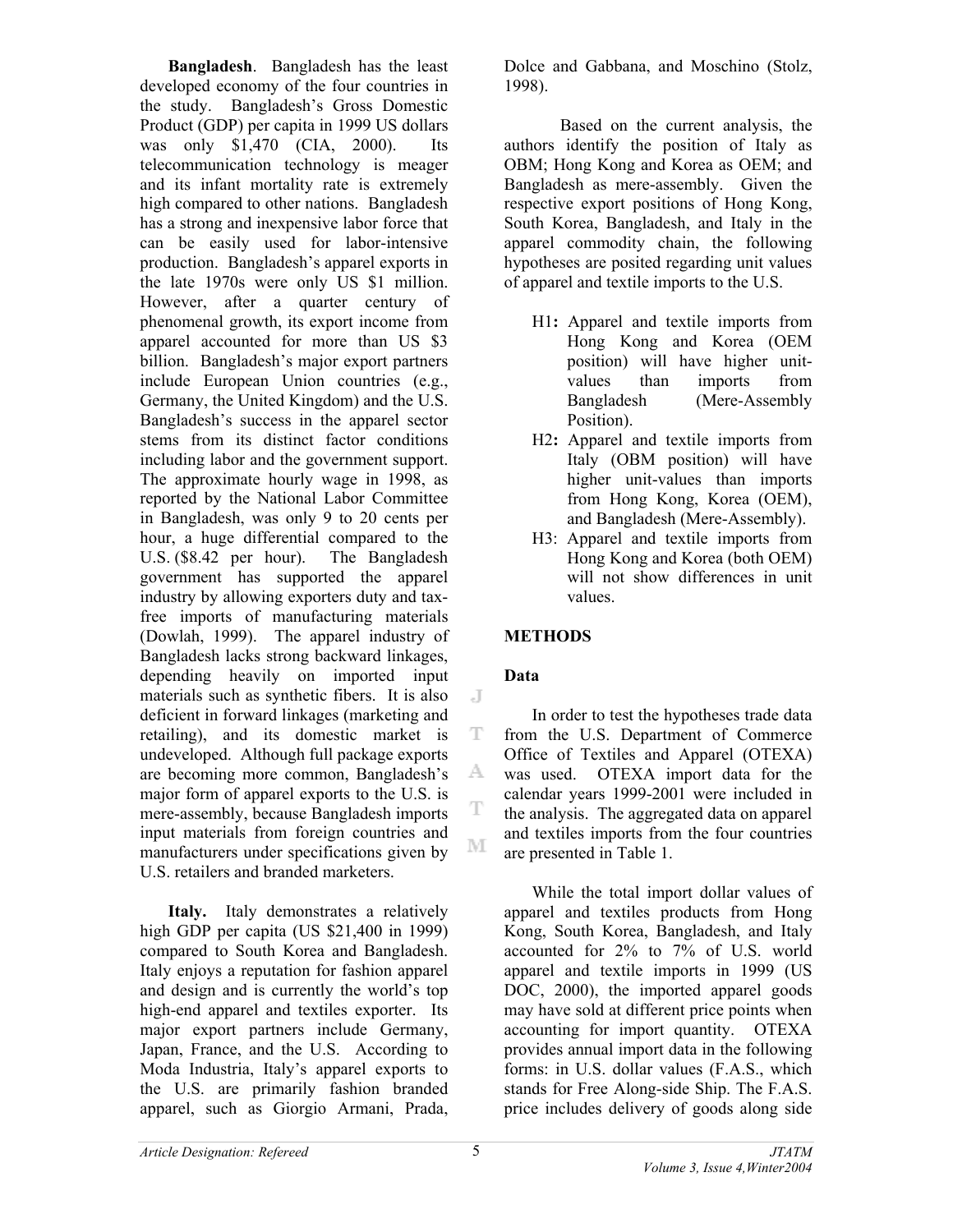the vessel or other mode of transportation and excludes the cost of loading and in quantity (meter squares). Unit values of apparel and textile imports (\$ per meter square) can be obtained by dividing import dollar amount (in millions) by import quantity (in millions of meter squares) (Rodrik, 1994):

| Unit Value (dollar/meter <sup>2</sup> ) = Import Dollar Value / Import Quantity (meter squares) |
|-------------------------------------------------------------------------------------------------|
|-------------------------------------------------------------------------------------------------|

| U.S. Textiles and Apparel Imports from Four Countries, 1999-2001 (aggregated)                                                   |                                               |                               |                               |                                          |                               |                               |                                              |                             |                             |
|---------------------------------------------------------------------------------------------------------------------------------|-----------------------------------------------|-------------------------------|-------------------------------|------------------------------------------|-------------------------------|-------------------------------|----------------------------------------------|-----------------------------|-----------------------------|
| Country                                                                                                                         | <b>Total</b><br><b>Imports</b><br>(0)<br>1999 | 2000                          | 2001                          | Apparel<br><b>Imports</b><br>(1)<br>1999 | 2000                          | 2001                          | Non-Apparel<br><b>Imports</b><br>(2)<br>1999 | 2000                        | 2001                        |
| <b>Bangladesh</b><br>Million Dollar (F.A.S)<br>Million meter <sup>2</sup><br>Unit Values $(\text{S/meter}^2)$                   | 1753.872<br>910.519<br>1.926                  | 2204.676<br>1130.77<br>1.950  | 2204.994<br>1169.041<br>1.886 | 1675.715<br>773.077<br>2.168             | 2115.92<br>966.612<br>2.189   | 2101.219<br>965.942<br>2.175  | 78.157<br>137.442<br>0.569                   | 88.755<br>164.158<br>0.541  | 103.775<br>203.099<br>0.511 |
| <b>South Korea</b><br>Million Dollar (F.A.S)<br>Million meter <sup>2</sup><br>Unit Values $(\frac{C}{m} \cdot \text{center}^2)$ | 2887.161<br>1222.089<br>2.363                 | 3071.766<br>1311.775<br>2.342 | 2930.829<br>1383.482<br>2.118 | 2102.775<br>537.37<br>3.913              | 2264.063<br>587.193<br>3.856  | 2181.921<br>631.957<br>3.453  | 784.386<br>684.719<br>1.146                  | 807.704<br>724.582<br>1.115 | 748.908<br>751.525<br>0.997 |
| <b>Hong Kong</b><br>Million Dollar (F.A.S)<br>Million meter <sup>2</sup><br>Unit Values $(\frac{C}{2})$                         | 4464.969<br>1017.557<br>4.388                 | 4706.955<br>1123.25<br>4.190  | 4402.966<br>1092.272<br>4.031 | 4255.871<br>840.948<br>5.061             | 4486.095<br>587.193<br>7.640  | 4211.399<br>631.957<br>6.664  | 209.098<br>176.609<br>1.184                  | 220.860<br>206.945<br>1.067 | 191.567<br>175.341<br>1.093 |
| <b>Italy</b><br>Million Dollar (F.A.S)<br>Million meter <sup>2</sup><br>Unit Values $(\frac{C}{m} \cdot \text{center}^2)$       | 2001.843<br>411.372<br>4.866                  | 2128.545<br>561.556<br>3.790  | 2062.960<br>520.936<br>3.9603 | 1355.429<br>85.209<br>15.907             | 1399.792<br>121.709<br>11.501 | 1392.892<br>102.326<br>13.612 | 646.413<br>326.162<br>1.982                  | 728.753<br>439.847<br>1.657 | 670.068<br>418.610<br>1.601 |
| World                                                                                                                           |                                               |                               |                               |                                          |                               |                               |                                              |                             |                             |
| Million Dollar (F.A.S)                                                                                                          | 63742.89                                      | 71691.55                      | 70239.77                      | 50795.30                                 | 57231.66                      | 56460.38                      | 12947.58                                     | 14459.89                    | 13779.38                    |
| Million meter <sup>2</sup><br>Unit Values (\$/meter <sup>2</sup> )                                                              | 28614.99<br>2.228                             | 32864.15<br>2.181             | 32809.61<br>2.141             | 14102.86<br>3.602<br>e Ji                | 16035.35<br>3.569             | 16103.47<br>3.506             | 14512.13<br>0.892                            | 16828.80<br>0.859           | 16706.14<br>0.825           |

| TABLE 1                                                                       |  |
|-------------------------------------------------------------------------------|--|
| U.S. Textiles and Apparel Imports from Four Countries, 1999-2001 (aggregated) |  |

Table 1 presents estimated unit values of U.S. apparel and textile imports for Hong Kong, South Korea, Bangladesh, Italy, and the world (total imports) for aggregated categories, i.e., 1-digit categories. The category "0" includes total imports of all fibers from each country, which can be further broken down to apparel imports (category 1) and non-apparel imports (category 2). Detailed classification (3-digit categories) included over 170 categories using the U.S. textile and apparel category system prepared by the U.S. Department of Commerce Office of Textiles and Apparel following the Multi-Fiber Arrangement (MFA), which is used to monitor imports of apparel and textile products under the administration of bilateral agreements with foreign countries. This system corresponds

to the Harmonized Tariff Schedule of the United States.

### **Analysis**

ηy

A.

平

M

The Wilcoxon signed rank sum test was used to test for statistical differences in unit values of apparel and textiles imports to the United States within the specific textile and apparel categories. The Wilcoxon test considers both the direction (positive or negative) and relative magnitude of differences (Rodrik, 1994; SAS/STAT User's Guide, 1994). Wilcoxon provides a non-parametric approach; thus robust results can be obtained regardless of the data's particular distribution. Given that unit values are ratio data, it was appropriate to use a non-parametric test. The Wilcoxon test ranks the absolute values of the

6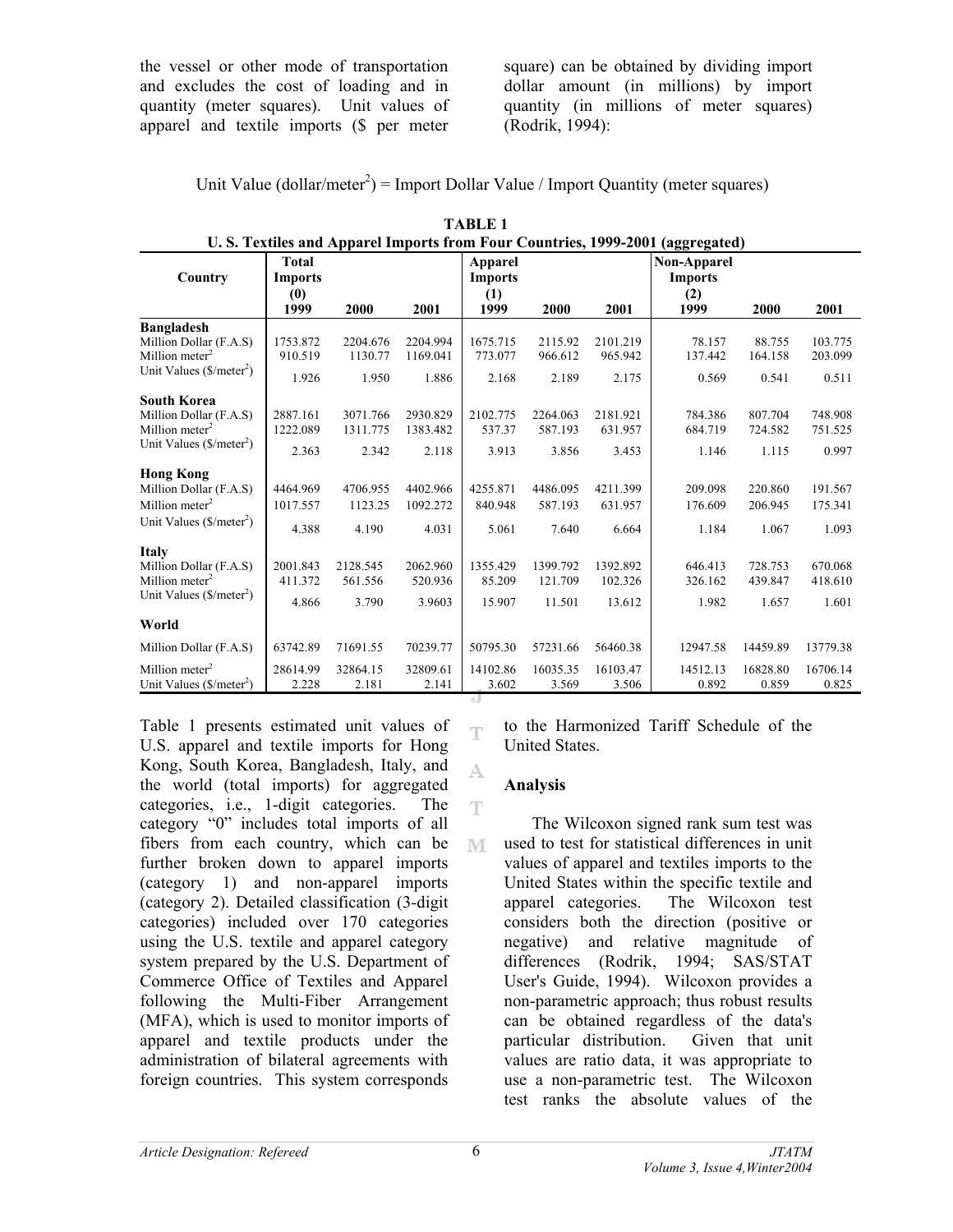differences and then sums the ranks of the differences for positive and negative values, respectively. A p-value less than 0.05 indicates that the two sums of the ranks are significantly different.

## **RESULTS**

According to the unit values of apparel and textile imports to the United States, differences in unit values among the four countries are more pronounced in apparel imports (category 1) than in non-apparel imports (category 2). In 1999, by exporting one square meter of apparel product, Italy earned \$15.91; Hong Kong, \$ 5.06; South Korea, \$3.91; and Bangladesh, \$2.17. In 2001, the average import value of "Made-in-Italy" apparel (13.612) is about 6.25 times that of "Made-in-Bangladesh" apparel (2.175), 3.94 times "Made-in-Korea" apparel (3.453), and 2.04 times "Made-in-Hong Kong" apparel (6.664). Non-apparel imports of \$12.9 billion, \$14.4 billion, and \$13.8 billion (1999, 2000, and 2001, respectively hereafter) is approximately a quarter of apparel imports (\$51 billion, \$57 billion, and \$56 billion) in dollar terms; however, they also show the same pattern of country hierarchy. The unit values of nonapparel imports were 1.982, 1.657, and 1.601 for Italy; 1.184, 1.067, and 1.093 for Hong Kong; and 1.146, 1.115, and 0.997 for Korea; and 0.569, 0.541, and 0.511 for Bangladesh.

## **Hypothesis Tests**

Hypothesis one examined unit value differences between the OEM export position (Hong Kong, Korea) and the mereassembly export position (Bangladesh). Table 2 shows significant differences between Korea and Bangladesh for all three years of 1999, 2000, and 2001 (p<0.0001), and between Hong Kong and Bangladesh for all three years  $(p<0.0001)$ . Hypothesis one was supported, indicating that unit values of apparel and textile imports from countries that engage in OEM are higher than unit values of imports from mere-assembly countries.

Hypothesis two proposed that OBM-based exports (Italy) would generate higher unit values than OEM-based exports (Hong Kong, Korea) and mere-assemblybased exports (Bangladesh). The results of the tests demonstrated statistically different unit values between imports from Italy and imports from Hong Kong for all three years (p<0.0001), between imports from Italy and imports from Korea (p<0.0001), and between imports from Italy and imports from Bangladesh  $(p<0.0001)$  for all three years. Therefore, Hypothesis 2 was also supported. These results indicate that OBMbased exports generate higher import values for apparel and textile products than OEMbased or mere-assembly-based exports.

To test Hypothesis three, which proposed that the unit values of apparel and textile products exported by countries holding the same export positions in the apparel commodity chain would not be different, we compared Hong Kong and Korea. The results of the test did not detect significant differences between Hong Kong and Korea for all three years  $(p>0.3)$ , thereby supporting Hypothesis three. This demonstrates that economic profits generated from apparel and textile imports from countries that hold the same export positions within the apparel commodity chain may be similar.

## **CONCLUSIONS**

The primary finding of this study is that the four-country analysis supported Gereffi's Global Commodity Chain theory. The three export positions were confirmed using the US import data. It was also found that the apparel commodity chain is constructed so that countries that export their own brand names likely enjoy the highest unit values, followed by countries that engage in full-package production without owning brands. In contrast, countries that engage in mere-assembly production which exploits low wage labor must use mass production of low valueadded apparel to remain profitable.

J

Ŧ

A.

т

 $\mathbb{M}$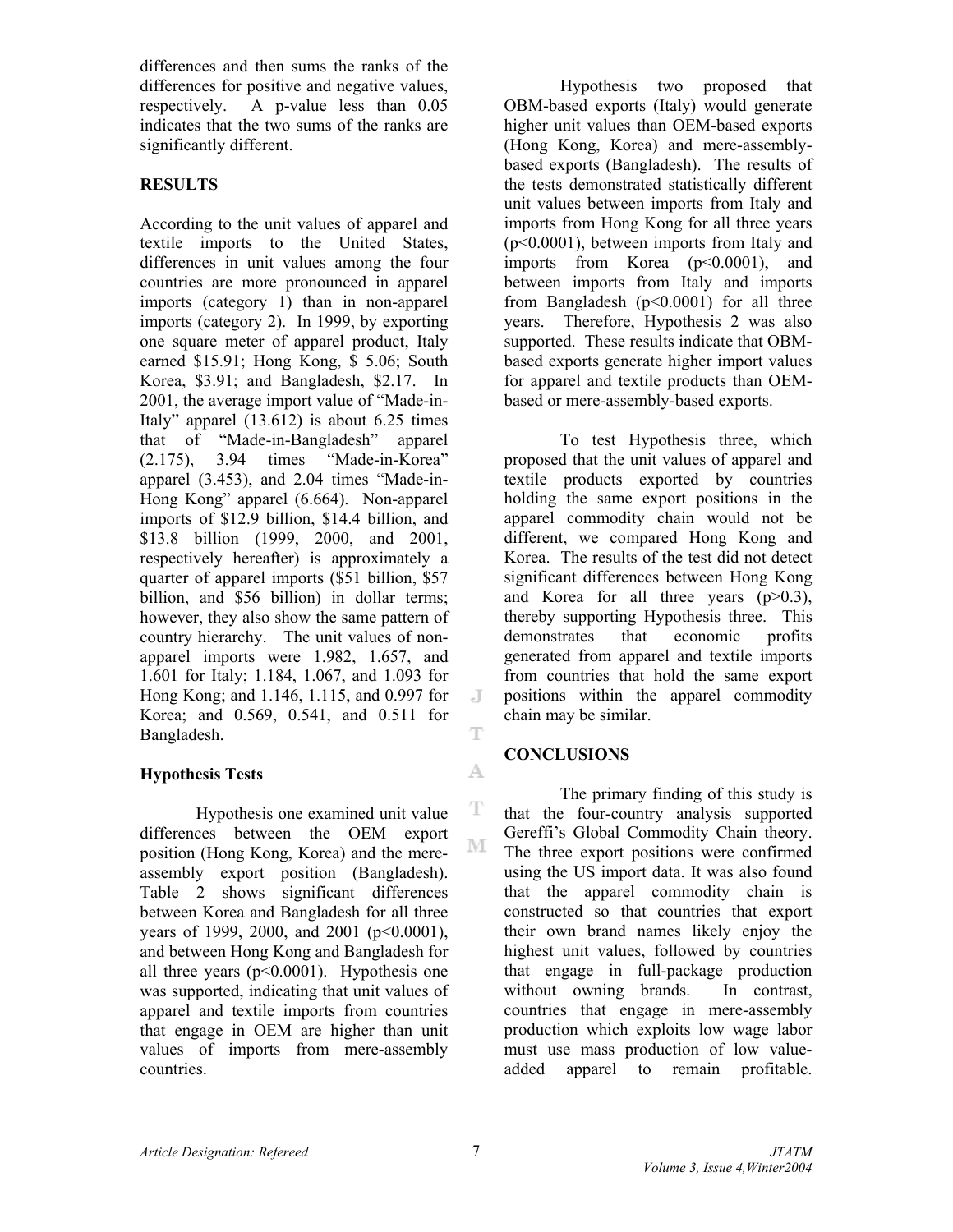| <b>Comparisons Between</b> | Year | <b>Signed Rank</b><br><b>Sum</b> | p-value  | <b>Hypothesis</b> | <b>Testing</b> |
|----------------------------|------|----------------------------------|----------|-------------------|----------------|
| Korea – Bangladesh         | 1999 | 889.5                            | < 0.0001 |                   | Supported      |
|                            | 2000 | 910.5                            | < 0.0001 |                   | Supported      |
|                            | 2001 | 902                              | < 0.0001 |                   | Supported      |
| Hong Kong – Bangladesh     | 1999 | 551.5                            | < 0.0001 | 1<br>Supported    |                |
|                            | 2000 | 975.5                            | < 0.0001 |                   | Supported      |
|                            | 2001 | 990.5                            | < 0.0001 |                   | Supported      |
| Italy - Hong Kong          | 1999 | 963                              | < 0.0001 | $\overline{2}$    | Supported      |
|                            | 2000 | 1104                             | < 0.0001 | $\overline{2}$    | Supported      |
|                            | 2001 | 1101                             | < 0.0001 | $\overline{2}$    | Supported      |
| Italy – Korea              | 1999 | 1507                             | < 0.0001 | $\overline{2}$    | Supported      |
|                            | 2000 | 1669.5                           | < 0.0001 | 2                 | Supported      |
|                            | 2001 | 1594.5                           | < 0.0001 | 2                 | Supported      |
| Italy – Bangladesh         | 1999 | 637.5                            | < 0.0001 | $\overline{2}$    | Supported      |
|                            | 2000 | 741.5                            | < 0.0001 | 2                 | Supported      |
|                            | 2001 | 714.5                            | < 0.0001 | 2                 | Supported      |
| Hong Kong - Korea          | 1999 | -191                             | 0.3260   | 3                 | Supported      |
|                            | 2000 | 129                              | 0.4958   | 3                 | Supported      |
|                            | 2001 | $-177$                           | 0.3500   | 3                 | Supported      |

**TABLE 2 Pair-wise (Wilcoxon) Comparisons of Unit Values of Apparel and Textile Imports** 

Developing a higher value position with high-margin apparel products may become extremely important when textile and apparel trade is subject to quantity restrictions (QR). Under quota restrictions, finding a strong competitive position *vis-avis* other nations in the value chain can determine profitability and national productivity. Therefore, *positioning within the global commodity chain* becomes a critically important strategic decision for the participant countries and the companies within these countries.

Another area that warrants research attention is the dynamic changes of export positions within a global commodity chain. This three-year analysis demonstrated some significant unit value differences between the export positions. However, as each country strives to develop unique competitive advantages and upgrade their position, future configuration of the global apparel commodity chain may have a different shape.

#### **REFERENCES**

Amit, R. & Schoemaker, P. J. H. (1993). Strategic assets and organizational rent. *Strategic Management Journal*, 14, 33-46.

- Bonacich, E., Cheng, L., Chinchilla, N., Hamilton, N., and Ong, P. (1994). *Global production: The apparel industry in the Pacific Rim*. (3-18).
- Campbell, D. and Parisotto, A. (1995). Informal workshop on the International Organization of Production: A 'Commodity chains" perspective [On-line]. Paper presented at International lnstitute for Labour Studies (ILO), Geneva, Switzerland, March 1998. Available at: http://www.ilo.org/public/english/bu

reau/inst/papers/confrnce/gps/conch ns.htm (viewed on November 7, 2000)

- Central Intelligence Agency (2000). The world factbook [Online]. Available: http://www.odci.gov/cia/publication s/factbook (viewed on November 5, 2000).
- Christerson, B. (1994). World trade in apparel: An analysis of trade flows using the gravity model. *International Regional Science Review,* 17 (2), 151-166.
- Christerson, B., & Appelbaum, R. P. (1995). Global and local subcontracting: Space, ethnicity, and the organization of apparel production. *World Development,* 23 (8), 1363-1374.

 $\overline{d}$ 

T

A.

T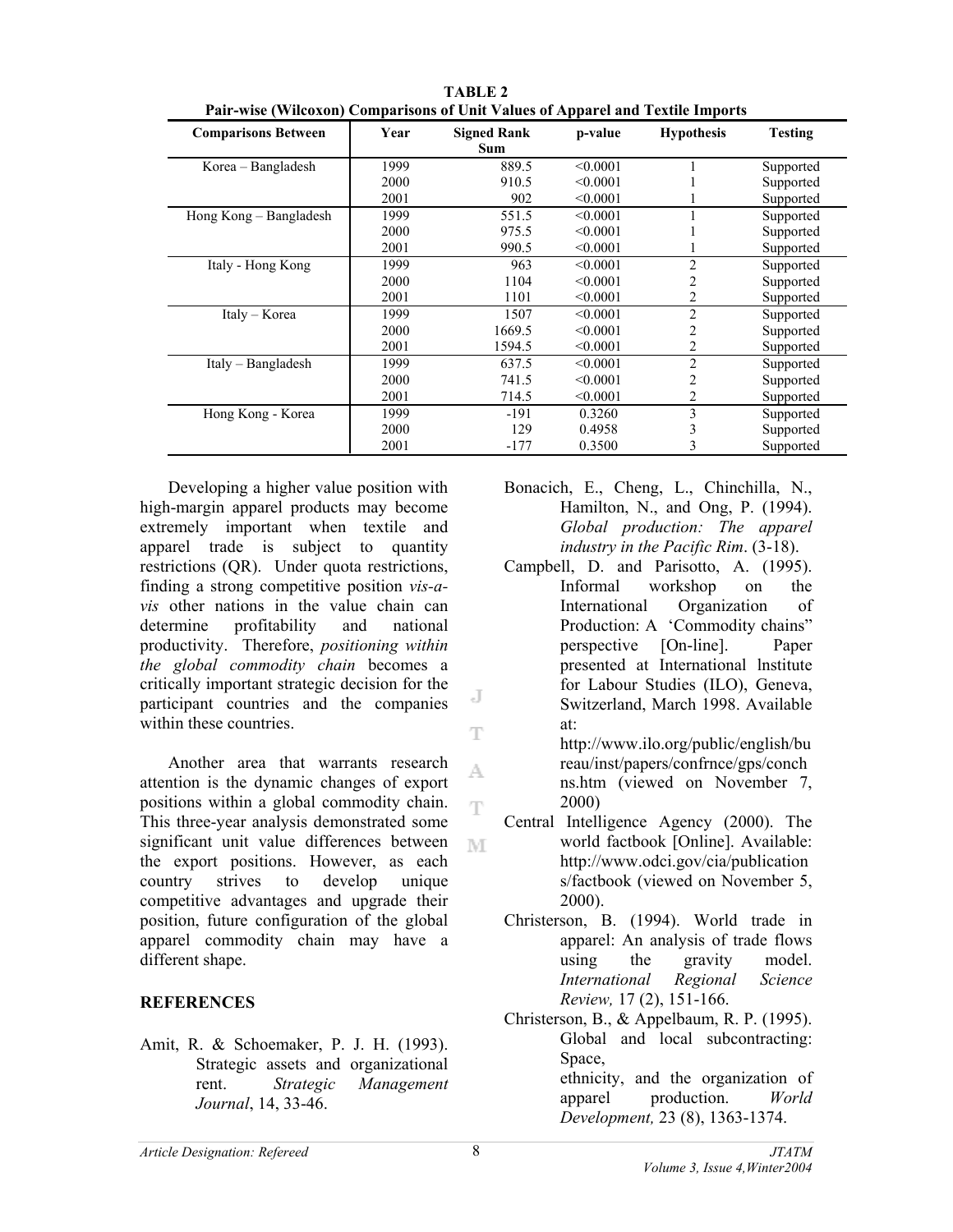- Cline, W. R. (1994). *The future of world trade in textiles and apparel*. Revised 1990. Institute for International Economics: Washington DC.
- Craig, C. S. & Douglas, S.P. (1997). Executive insights: Managing the transnational value chain--Strategies for firms emerging markets. *Journal of International Marketing*, 5 (3), 71-84.
- Dickerson, K. G. (1995). *Textiles and apparel in the global economy*. Englewood Cliffs: Prentice-Hall.
- Dowing, N. (2002). The 'musts' of global sourcing. *NMR*, 19 (11), 83-85.
- Dowlah, C. A. F. (1999). The future of the readymade clothing industry of Bangladesh in the Post-Uruguay round world. *The World Economy,*  22 (7). 933-953.
- Dyer, J.H., & Singh, H. (1998). The relational view: Cooperative strategy and sources of interorganizational competitive advantage. *The Academy of Management Review*, 23 (4), 660- 679.
- Fields, G. S. (1994). Changing labor market conditions and economic development in Hong Kong, the Republic of Korea, and Taiwan, China*. The World Bank Economic Review*, 8 (3), 395-414.
- Gereffi, G. (1994). The organization of buyer-driven global commodity chains: How US retailers shape overseas production networks. In Eds. G.Gereffi, and M. Korseniewicz, *Commodity chains and global capitalism* (pp. 95-122). Westport, CT: Greeenwood Press.
- Gereffi, G. (1996). Commodity chains and regional divisions of labor in East Asia. *Journal of Asian Business,* 12 (1), 75-112.
- Gereffi, G. (1997). Global shifts, regional responses: Can North America meet the full-package challenges? *Bobbin*, 39 (3), 16-31.
- Gereffi, G. (1999). International trade and industrial upgrading in the apparel commodity chain. *Journal of International Economics*, 48, 37-70.
- Gereffi, G. (2001). Global sourcing in the U.S. Apparel Industry. *Journal of Textile and Apparel, Technology, and Management,* 2 (1).
- Granitsas, A. (1998). Back in fashion: Hong Kong's leading garment makers are going global—learning to add value and high technology. *Far Eastern Economic Review*, 21, 52-54.
- Hollander, S. (1979). The economics of David Ricardo. University of Toronto Press, Toronto, Canada.
- Hong Kong Trade Development Council (2000). Hong Kong's textiles industry [Online]. Available: http://www.tdctrade.com/main/indus tries/t2 $2$  38.htm.
- Kaplinsky, R. (1998). *Globalization, industrialization and sustainable growth: The pursuit of the nth rent.* Discussion paper 365, Brighton: Institute of Development Studies, University of Sussex.
- Kogut, B. (1985). Designing global strategies: Comparative and competitive value-added chains. *Sloan Management Review*, 26 (4), 15-28.
- Krishna, K., Erzan, R., & Tan, L. H. (1994). Rent sharing in the Multi-Fiber Arrangement: Theory and evidence from U.S. apparel imports from Hong Kong. *Review of International Economics*, 2 (1), 62- 73.
- Kwack, S. Y. (1999). Korea's financial crisis: Causes and restructuring tasks. *Multinational Business Review*, 7 (2), 55-59.
- Lau, H. F., & Chan, C. F. (1994). The development process of the Hong Kong garment industry: A mature industry in a newly industrialized economy. In Eds. Bonacich, Edna, et al., *Global production: The apparel industry in the Pacific Rim* (pp. 105-125). Philadelphia, PA: Temple University Press
- Lee, E., & Kwon, K. (2001). Upgrading competitive advantages of Korean apparel and textiles industries," *Journal of Korean Society of Clothing and Textiles,* 25 (2), 458- 469.

 $\overline{d}$ 

т

A

T

 $\mathbb{M}$